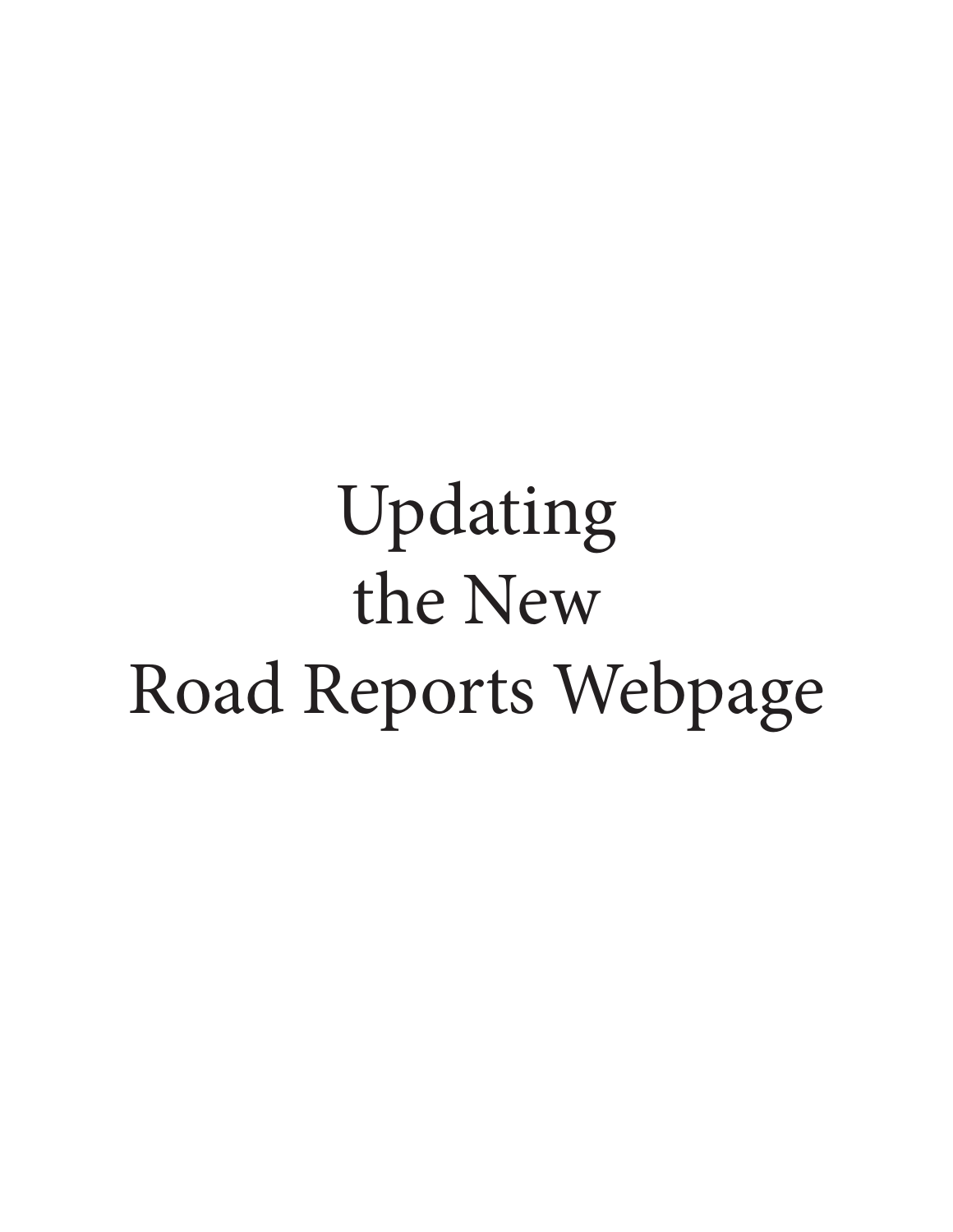This document is intended to help coach you through using the <u>[DOT Road Reports](https://www.idmv.dot.gov.nt.ca/RoadReports) [website](https://te.idmv.dot.gov.nt.ca/RoadReports)</u>. The website is designed to update any condition on our highway systems, ferries and winter/ice roads and work in tandem with our permitting process all in one place.

This document will layout in point form how to use the different aspects of the two sections of the webpage: Road and Road Conditions.

The Road section of the webpage is for updating road ban percentages, weight restrictions, and to open or close certain sections of our highway system.

The Road Conditions section of the website is for updating conditions on the road that can be less permanent: weather, construction, incidents, etc...

## Log In

| Æ<br><b>DOT</b><br>Northwest<br>Territories<br><b>Road Reports</b>     |              |  |
|------------------------------------------------------------------------|--------------|--|
| <b>ROAD CONDITIONS</b><br><b>ROAD</b>                                  | <b>LOGIN</b> |  |
| Login<br>james_mackenzie@gov.nt.ca<br><br><b>CLEAR</b><br><b>LOGIN</b> |              |  |
| © Copyright DOT 2014<br>V 2 46 14 4 2015-09-08                         |              |  |

- The new road reports webpage is:<https://www.idmv.dot.gov.nt.ca/RoadReports>
- Click login on the blue bar near the top of the screen. This will bring up the login text boxes.
- Your login will be your GNWT email: FirstName\_LastName@gov.nt.ca
- You can pick your own password the first time you login. Please make it something you can remember easily.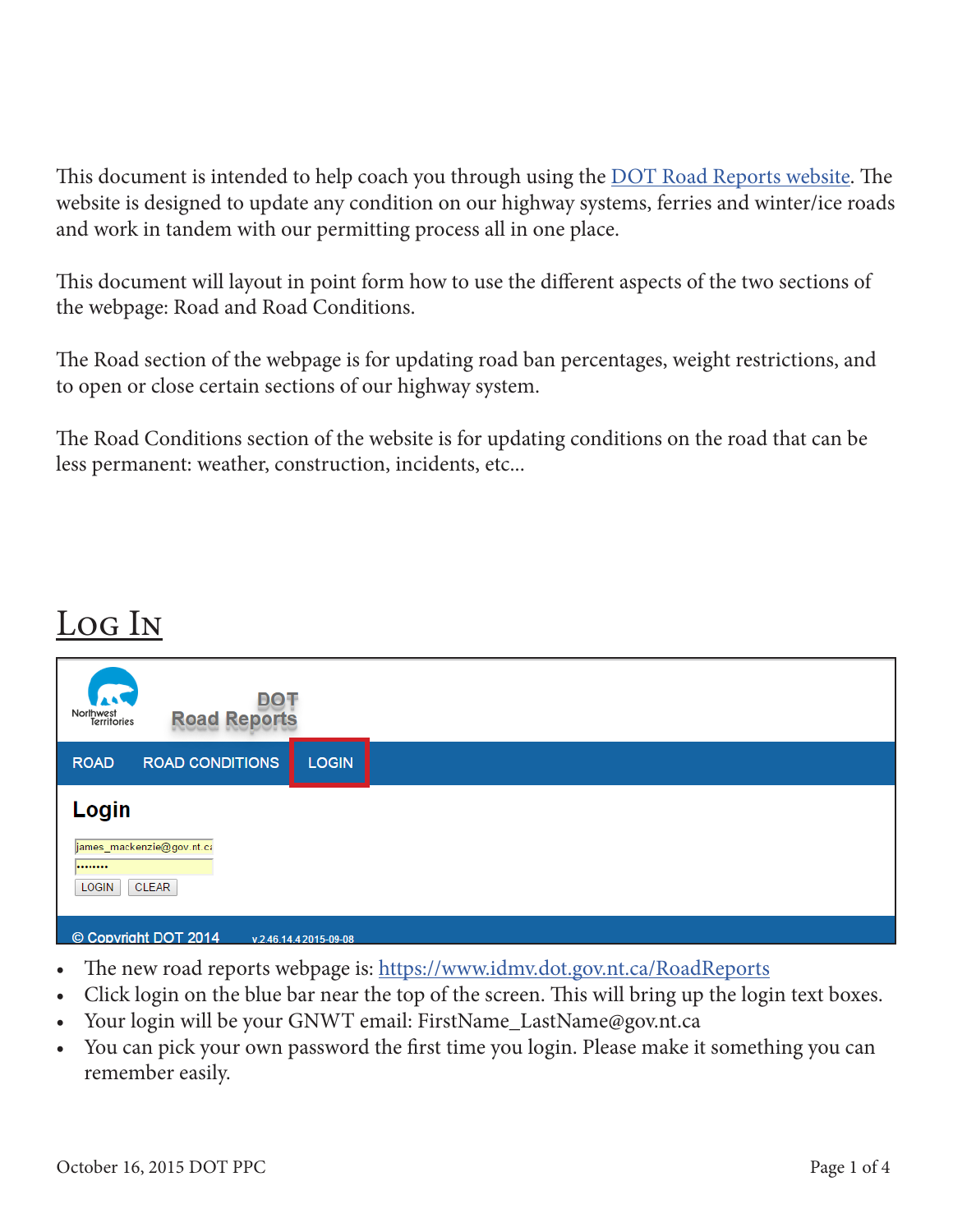## ROAD CONDITIONS

| Æ<br><b>DOT</b><br>Northwest<br>Territories<br><b>Road Reports</b> |                                        |                                                                                                       |                                                                                  |
|--------------------------------------------------------------------|----------------------------------------|-------------------------------------------------------------------------------------------------------|----------------------------------------------------------------------------------|
| <b>ROAD CONDITIONS</b><br><b>ROAD</b>                              | <b>LOGOUT</b>                          |                                                                                                       |                                                                                  |
| <b>Road Sections</b>                                               |                                        | <b>Road Condtions</b>                                                                                 |                                                                                  |
| Road:                                                              | Check All<br>Clear All<br>$\mathbf{v}$ | Road Condition Category: ADVISORY GENERAL<br>Valid From:<br>Valid To:<br>Clear All Conditions:<br>$+$ | ▼.<br>Road Condition: ESCORTED TRAVEL ONLY<br>$\pmb{\mathrm{v}}$<br>Now<br>Apply |

This area is to set advisories for the public.

- Select Road Conditions from the top menu bar.
- From the drop down menu called "Road", select which section of the highway you wish to make condition changes to.

| <b>DO</b><br>Northwest<br>Territories<br><b>Road Reports</b>   |                                                        |                                                     |
|----------------------------------------------------------------|--------------------------------------------------------|-----------------------------------------------------|
| <b>ROAD CONDITIONS</b><br><b>ROAD</b><br><b>LOGOUT</b>         |                                                        |                                                     |
| <b>Road Sections</b>                                           | <b>Road Condtions</b>                                  |                                                     |
| Road: 1HWY<br>$\blacktriangledown$   Check All                 | Road Condition Category: ADVISORY GENERAL<br>Clear All | <b>Road Condition: ESCORTED TRAVEL ONLY</b>         |
| <b>NWT/AB BORDER - ENTERPRISE</b>                              | Valid To:                                              | Valid From: ESCORTED TRAVEL ONLY<br><b>INCIDENT</b> |
| SECTION 0.00 Km - 84.00 Km                                     | Clear All Conditions: 0                                | $\ddot{}$                                           |
| <b>KAKISA ACCESS - ENTERPRISE</b><br><b>SECTION 84 - 167.7</b> |                                                        | <b>Apply</b>                                        |

- A list of highway sections will appear with check boxes on the left.
- Select which portions of the highway you want to apply the condition change to by clicking the box next to the section(s). There is also a "check all" button if you're making changes to the entire highway.
- On the right hand side of the screen, select the type of condition you would like to apply to the selected highway sections from the drop down menu. There are three categories to choose from: Construction, General, and Weather.
- •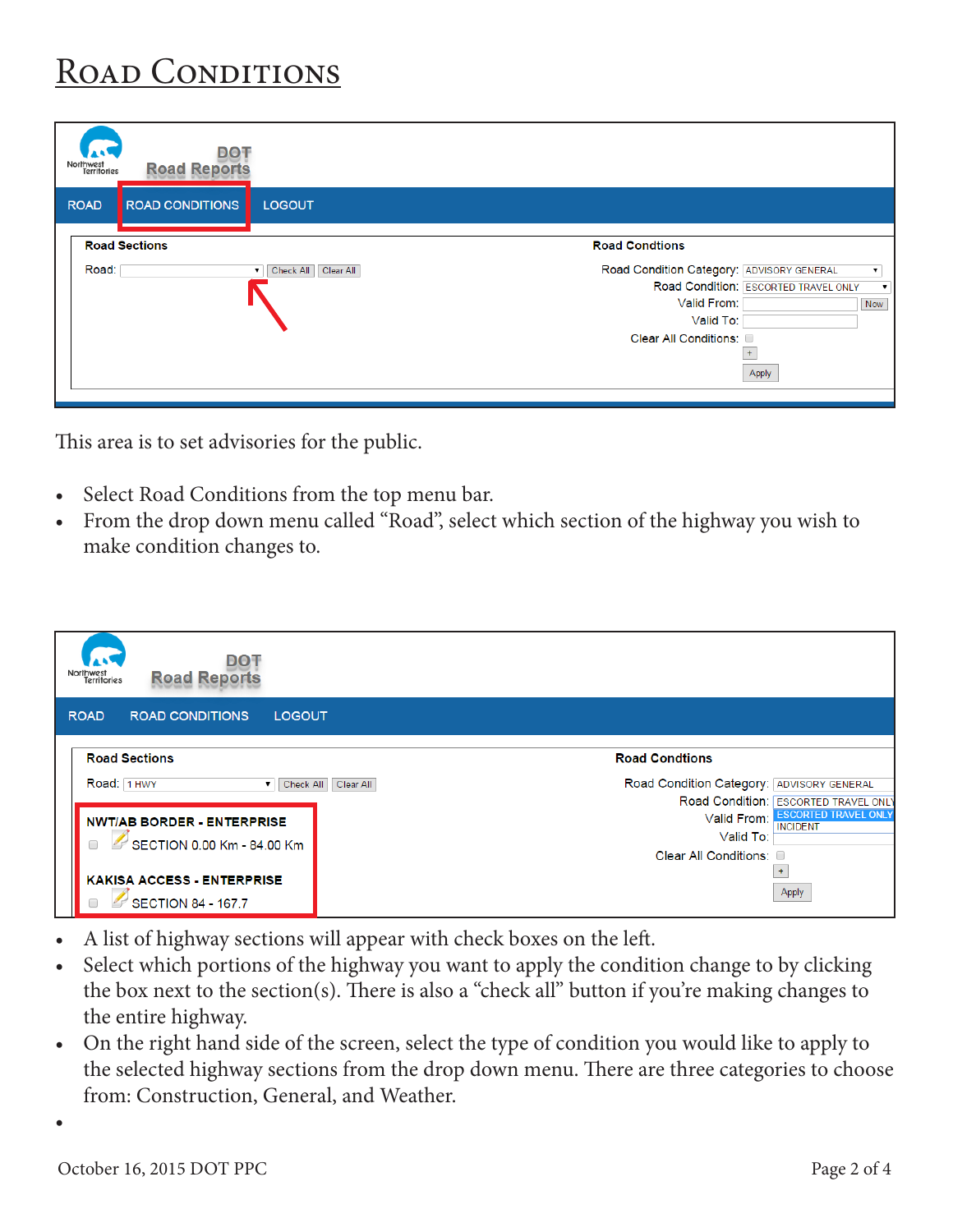| Æ<br>DO<br>Northwest<br>Territories<br><b>Road Reports</b> |                                                               |
|------------------------------------------------------------|---------------------------------------------------------------|
| <b>ROAD</b><br><b>ROAD CONDITIONS</b><br><b>LOGOUT</b>     |                                                               |
|                                                            |                                                               |
| <b>Road Sections</b>                                       | <b>Road Condtions</b>                                         |
|                                                            |                                                               |
| Road: 1 HWY<br>Check All<br>Clear All<br>$\mathbf{v}$      | Road Condition Category: ADVISORY GENERAL                     |
|                                                            | Road Condition: ESCORTED TRAVEL ONLY                          |
| <b>NWT/AB BORDER - ENTERPRISE</b>                          | <b>ESCORTED TRAVEL ONLY</b><br>Valid From:<br><b>INCIDENT</b> |
|                                                            | Valid To:                                                     |
| SECTION 0.00 Km - 84.00 Km<br>∩                            | Clear All Conditions: 0                                       |
|                                                            | $+$                                                           |
| <b>KAKISA ACCESS - ENTERPRISE</b>                          |                                                               |
| ∩<br><b>SECTION 84 - 167.7</b>                             | Apply                                                         |

- There are subsections for each of these.
- General: Incident, Fire, Slippery Sections, Overflows, Soft Sections, Travel Not Recommended, May Close with Little or No Notice, Rough Sections, Smoke, 72 Hour Notice of Closure, 48 Hour Notice of Closure, 24 Hour Notice of Closure, and Rotating Closures.
- Weather: Snow, Heavy Snow, Windy,Rain, Ice, Freezing Rain, and Poor Visibility.

| <b>AN</b><br><b>DOT</b><br>Northwest<br>Territories<br><b>Road Reports</b>             |                                                                                                                                    |  |
|----------------------------------------------------------------------------------------|------------------------------------------------------------------------------------------------------------------------------------|--|
| <b>ROAD</b><br><b>ROAD CONDITIONS</b><br><b>LOGOUT</b>                                 |                                                                                                                                    |  |
| <b>Road Sections</b>                                                                   | <b>Road Condtions</b>                                                                                                              |  |
| Road: 1HWY<br>Check All Clear All<br><b>NWT/AB BORDER - ENTERPRISE</b>                 | Road Condition Category: ADVISORY GENERAL<br>Road Condition: ESCORTED TRAVEL ONLY<br>Valid From: 23 Oct 2015 2:39 PM<br><b>Now</b> |  |
| SECTION 0.00 Km - 84.00 Km<br>$\overline{\mathcal{L}}$                                 | Valid To: 30 Oct 2015 2:40 PM<br>Clear All Conditions:                                                                             |  |
| <b>KAKISA ACCESS - ENTERPRISE</b><br>SECTION 84 - 167.7<br>$\overline{\mathcal{L}}$    | Apply                                                                                                                              |  |
| <b>KAKISA ACCESS - HWY 3 JCT.</b><br>SECTION 167.7 - 173.2<br>$\overline{\mathcal{L}}$ |                                                                                                                                    |  |

- Construction: Construction and Watch for Equipment Working.
- If you are removing conditions, click the box that says "Clear Conditions".
- Set a start date and end date for this condition. There is a button to start "now".
- If you don't know the end date, simply choose a date far enough in the future to cover which ever incident may be in effect, or leave it blank.
- To set the condition, you have to click the small "+" box. A box will appear with the time frame you stipulated to show that the condition is in place.
- If necessary, you can apply multiple conditions to the same road section. You have to click the "+" button to set each condition individually.
- When finished, click the "Apply" button.